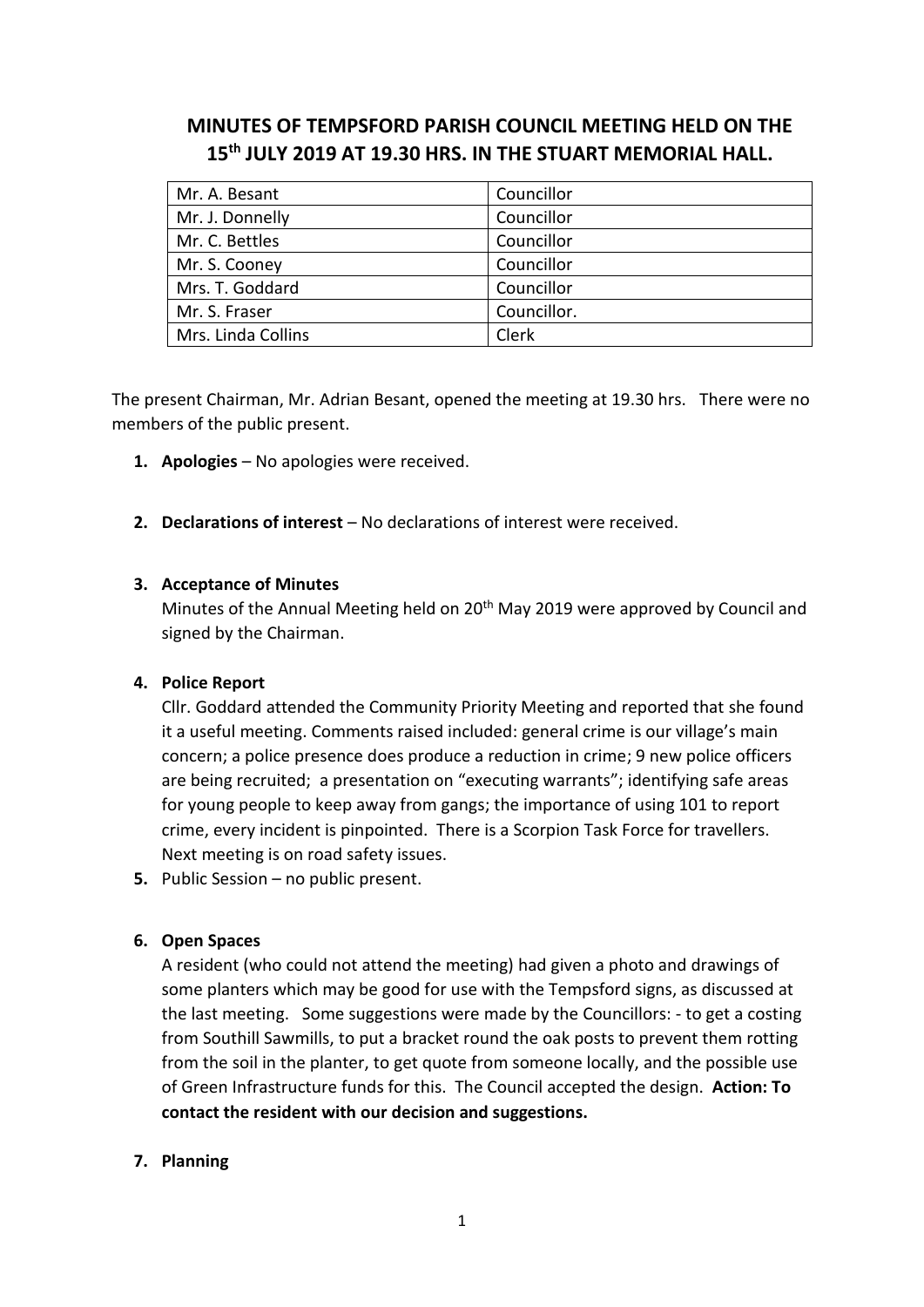**CB/19/01838** 38 Church St., Single storey annex. Plans inspected at the meeting; no objections raised. **Clerk to email CBC.** 

**Station Yard –** The residents at Station Cottages had done a lot of work with the CBC to solve this problem. No Planning Permission had been granted for these lorries to be at the yard. CBC had told them to cut down on the hours and no movements at night. CBC has also requested that the haulage use of the site cease by the end of the month (July) if not, they will issue a formal enforcement notice. Thanks was expressed to the residents of Station Cottages for bringing this to the attention of the Parish Council and doing so much work on the problem.

**Local Plan –** Email read out from a resident regarding the Local Plan and misrepresentation of the views of residents of Tempsford.

## **8. Highways.**

Report from Chairman:

- items reported to, but still not been attended to, by Highways -willows at end of Station Road, broken road sign, tree overhanging a garage in Home Farm Close, downpipes from new property emptying on to pavement in Station Road
- Items that are going to be attended to: surface dressing on Little Barford road 18<sup>th</sup> July, road markings and other white lines, 30-mile speed sign, possibly "slow" markings.
- Paths along Station Road have been marked to have potholes filled in. Trench in Station Road to Ivy Close has sunk – to be re-surfaced.

No progress on the matter of providing a turning area in Station Road. Chairman to investigate

The Highways Dept do not seem to remove "Road closed" signs when the work has been finished or cancelled which is annoying.

A letter was read out by the Clerk, from a resident regarding the speed limit in the village down Station Road. It was suggested that someone from Highways Department could visit the village and establish how traffic management could be improved. Clerk to acknowledge letter.

An Email was received from a resident on the Zwetsloot land, with concerns where the recovery vehicles will be situated during the Black Cat Improvement roads works. Parish Council agreed to support the resident's concerns.

**9. CBC** – no Councillors in attendance.

## **10. Neighbourhood Plan**

A letter was read out from the Secretary regarding progress.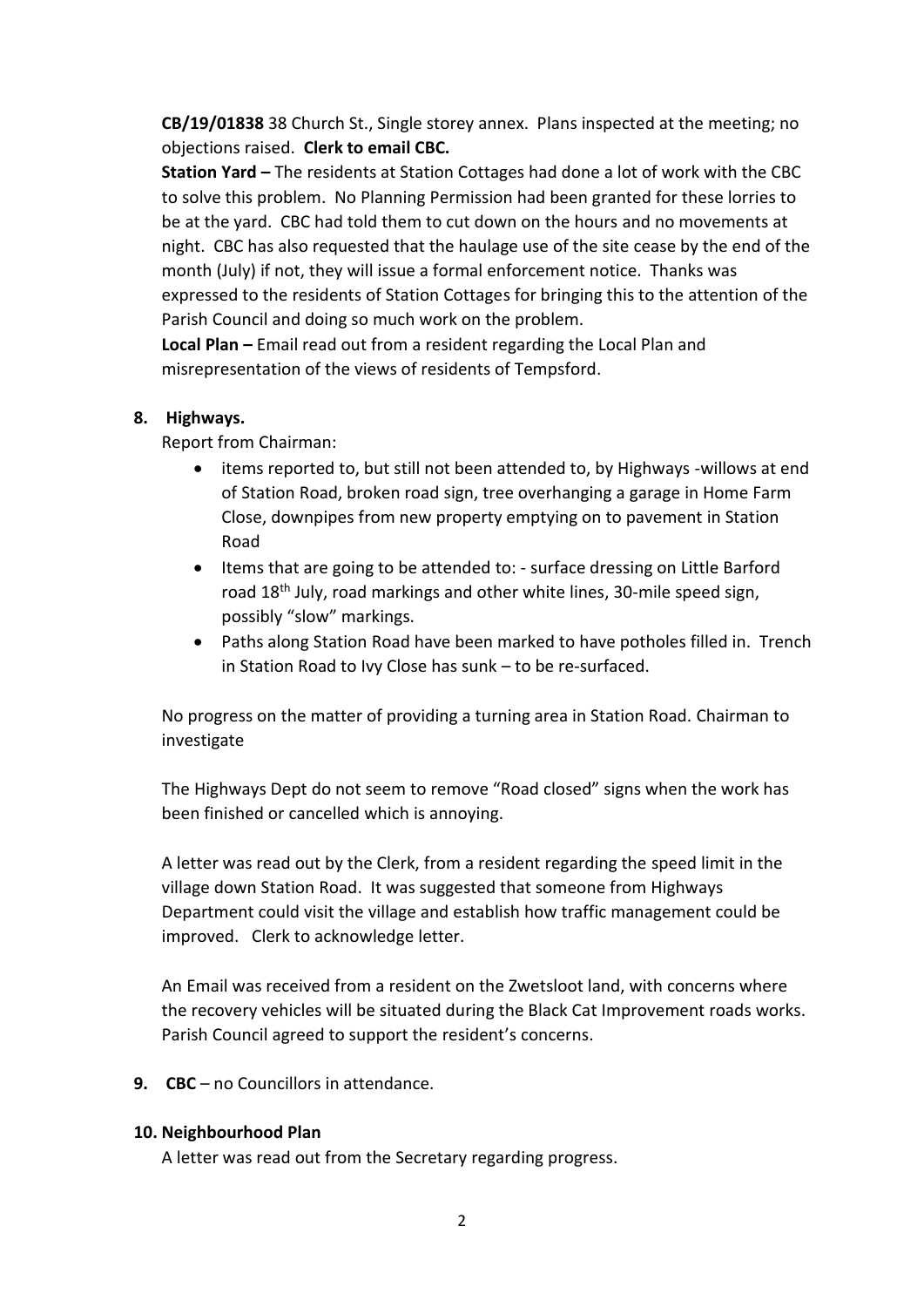**11. Finance**: - The invoices below were approved for payment.

| <b>Date</b> | Payee                | <b>Details</b>       | <b>Amount</b> |
|-------------|----------------------|----------------------|---------------|
| 31.5.19.    | Linda Collins        | Wages May + postage  | £218.03       |
| 1.6.19      | Mark Zwetsloot       | May cutting          | £714.00       |
| 30.6.19     | Linda Collins        | Wages June           | £215.77       |
| 1.7.19      | Mark Zwetsloot       | June cutting + extra | £864.00       |
| 17.7.19     | George Elwes Auditor | Internal audit       | £50.00        |
| 12.7.19     | Steve Cooney B&Q     | Locks for gates      | £36.30        |
|             | <b>Total</b>         |                      | £2,098.10     |

It was also agreed that Mark Zwetsloot would be paid monthly, instead of two months. Also, the Clerk.

Bank Reconciliation as at 31.6.19.

Current Account 27,670.71 Bank Statement No.21

Savings Account 15,478.75

Tempsford 2000 1,261.05

 **Total £44,410.51**

## **Neighbourhood Plan - £7221.00 ringed fenced. Therefore, the Council cash available is £37189.51**

## **12. Play area.**

**Tempsford Football Club –** A spreadsheet and emails regarding some sort of funding had been sent to all Councillors. After discussion, the Council agreed to donate £500 as a one-off grant for this year. The Clerk would get the Chairman of the Football team to fill in a Grant Form. **RESOLUTION – to give grant on successful completion of the form**

**Springer repair -** parts would not be available until August.

**Horse in Station Road children's playing field – a** horse is being fly grazed in the children's playing field. Council agreed to use Equine Bailiffs to find out how much they would charge to take the horse away once the required days are up for it to be disposed of by the owner.

**Kissing gates -** It was agreed by Council to purchase 3 kissing gates to fit at play areas to prevent this happening again. **RESOLUTION – TO PURCHASE GATES.**

## **13. Churchyard/Cemetery**

The Clerk read out letters from three residents regarding problems with badgers in the cemetery, and items being stolen off graves.

Badgers – one of the residents had already purchased an item which sends signals out that the badgers do not like which seems to be working. It was agreed by Council to purchase another 3 to see if this helps. To review the situation at the next meeting.